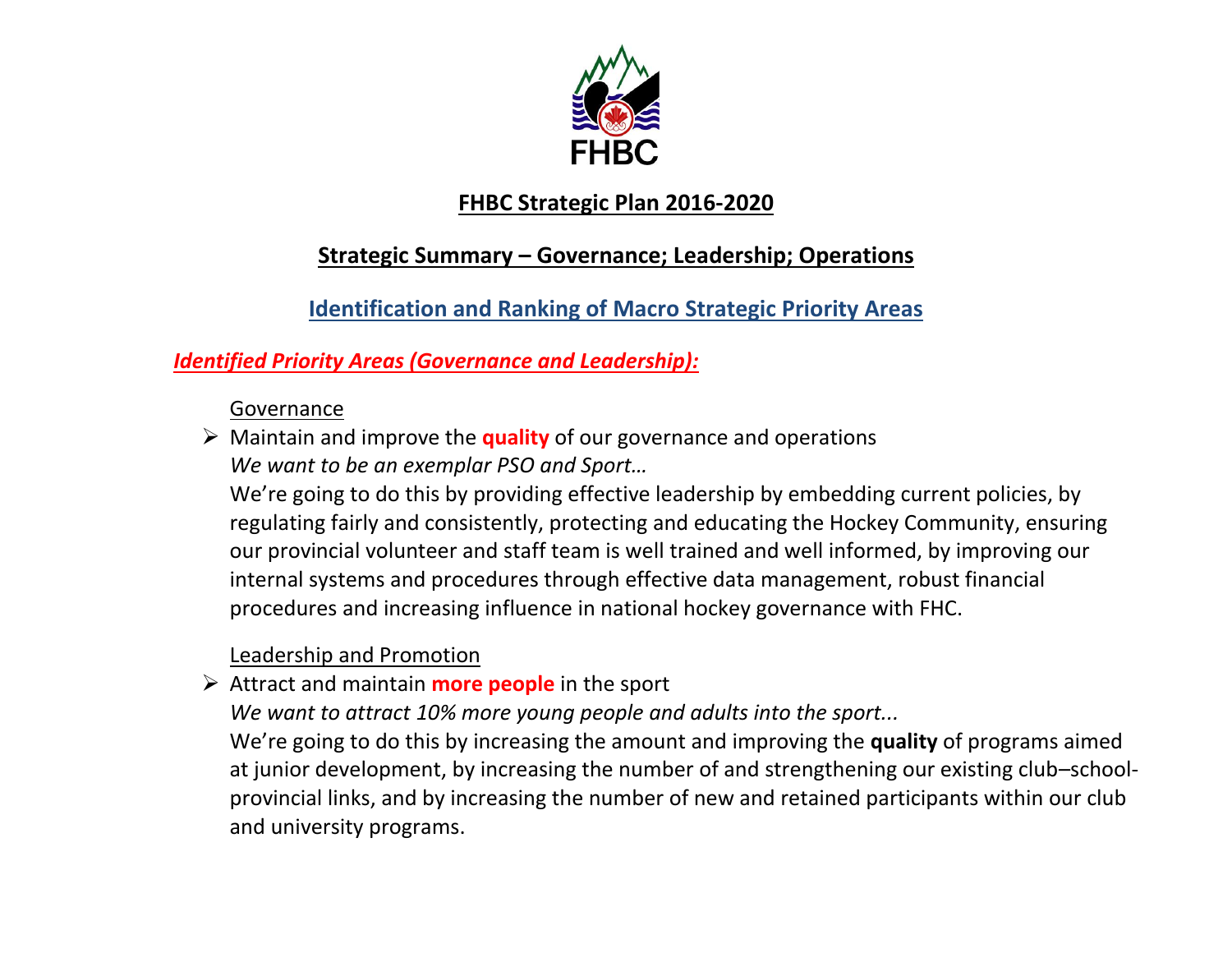### *Identified Priority Areas (Operational) in Rank Order:*

#### Coaching and Coach Education

1. Maximise education, certification and professional development for **coaches** *We want to offer a comprehensive annual program of NCCP certification opportunities as well as develop professional development tools aimed at coaches at the grass-roots level*  We are going to do this by recruiting and training **quality** learning facilitators, by offering seasonal opportunities in every region, by appointing our best coaches in line with LTFHD principles and by initiating a provincial coach identification and mentorship program.

## Officiating and Officials Education

2. Maximise education, certification and professional development for **officials** *We want to offer an annual program of NUCP certification opportunities as well as develop and implement a non-certified provincial mentorship program aimed at targeted officials* We are going to do this by recruiting and training **quality** learning facilitators, by offering seasonal opportunities in every region, by appointing our best officials in line with LTFHD principles and by initiating a provincial umpire identification and mentorship program.

### Community Club Support and Self-Sustainability

3. Help our **clubs** and **associations** to develop and thrive *We want an infrastructure that is capable of growing and further developing the sport...* We're going to do this by supporting our club structure to ensure that it is equipped to provide a **quality** experience for the participant, ensuring that all of our associations are fit for the purpose of delivering this strategy and by aligning league and competition structures.

### Targeted Support for Grass-Roots Development

4. Extend **grass-roots** development initiatives *We want to assist our club community in the delivery of quality grass-roots programming…* We're going to do this by extending our elementary schools program, by offering educational support to club coaches and officials, and through a commitment to running grass-roots